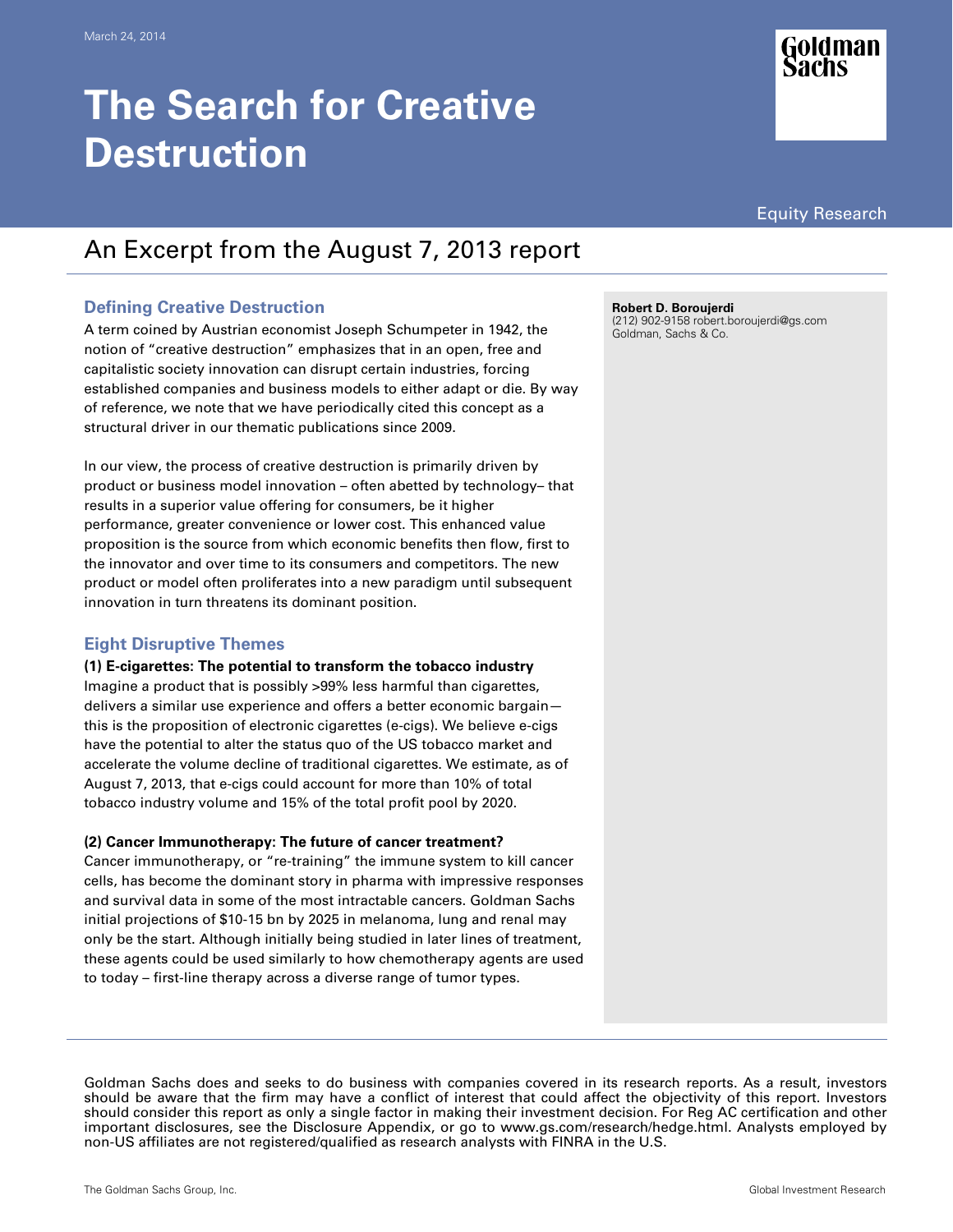#### **(3) LED Lighting: A large, early-stage and multi-decade opportunity**

Driven by their small and energy-efficient footprint, LEDs have evolved through several adoption cycles over the past decade, starting with handsets in the early 2000s and moving to TVs in the most recent cycle. We see the next phase of LED growth in general lighting, which is now entering the beginning of a multistage adoption curve that will extend over the next several decades.

#### **(4) Alternative Capital: Rise of a new asset class means growing risk for reinsurers**

Against a backdrop of low interest rates, pensions and other traditional investors have started moving into property-catastrophe reinsurance, contributing to significant deterioration this year. We believe that if pensions step up their participation by allocating a fraction of their portfolios to this area, reinsurers' ability to generate attractive riskadjusted returns alongside this new capital could be permanently impaired.

## **(5) Natural Gas Engine Technology: Attractive economics drive strong, long-term penetration**

Natural gas use in transportation is in the very early stages of a strong, long-term adoption curve driven by favorable fuel spreads, expanding refueling infrastructure and product cost reductions. We see the highest penetration opportunity for natural gas engines in highmileage trucking applications where fuel costs savings are greatest.

## **(6) Software Defined Networking (SDN): Re-inventing networking for the cloud era**

Even as the rest of the tech industry has moved into the cloud computing era, networking equipment remains stuck in a decade-old paradigm built around integrated hardware and software "boxes" that are configured manually and cannot scale. SDN promises to break that bottleneck, introducing an era of software intelligence and programmability that can create new platform leaders and high-margin software companies in the sector while leaving behind incumbents that cannot adapt.

#### **(7) 3D Printing: Disruption materializing**

Compared to traditional manufacturing and prototyping methods, 3D printing offers the potential for high degrees of customization, reduced costs for complex designs, and lower overhead costs for short-run parts and products. The industry has been growing in excess of 20% annually and is widely expected to accelerate in the years ahead.

#### **(8) Big Data: Solutions trying to keep up with data growth and complexity**

New technologies are needed as companies seek ways to glean insights from the explosive growth of unstructured or "Big Data" (captured via the web, sensors, smartphones) to better understand customers, products and processes. Traditional solutions have their limitations, as they were designed to analyze structured data for enterprise. We expect technologies to increasingly be leveraged with traditional solutions to address this phenomenon, augmenting existing vendors go-to-market offerings while also increasing risks of disruption.

This is a redacted version of The Search for Creative Destruction published August 7, 2013.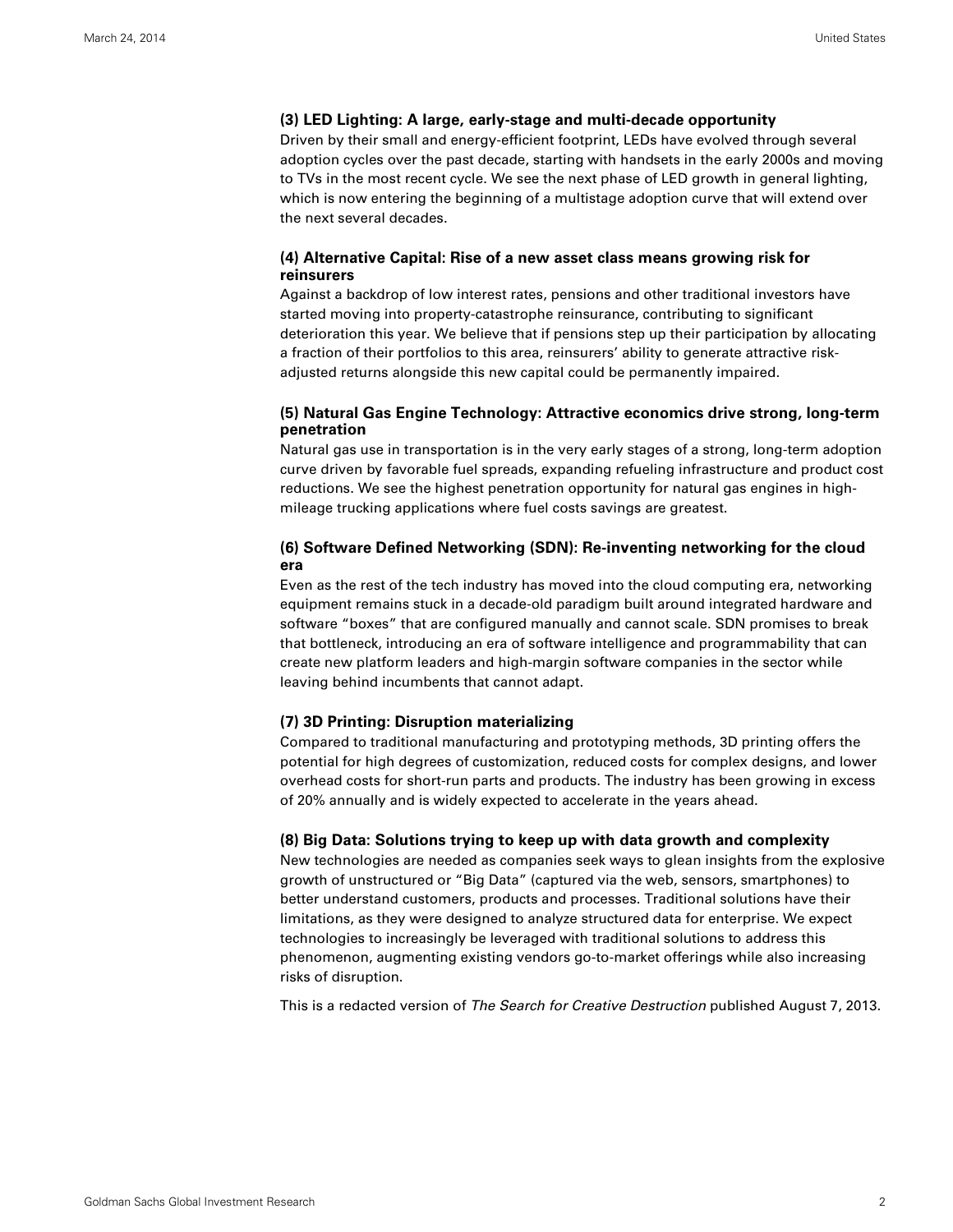# **Disclosure Appendix**

# **Reg AC**

I, Robert D. Boroujerdi, hereby certify that all of the views expressed in this report accurately reflect my personal views about the subject company or companies and its or their securities. I also certify that no part of my compensation was, is or will be, directly or indirectly, related to the specific recommendations or views expressed in this report.

# **Investment Profile**

The Goldman Sachs Investment Profile provides investment context for a security by comparing key attributes of that security to its peer group and market. The four key attributes depicted are: growth, returns, multiple and volatility. Growth, returns and multiple are indexed based on composites of several methodologies to determine the stocks percentile ranking within the region's coverage universe.

The precise calculation of each metric may vary depending on the fiscal year, industry and region but the standard approach is as follows:

Growth is a composite of next year's estimate over current year's estimate, e.g. EPS, EBITDA, Revenue. Return is a year one prospective aggregate of various return on capital measures, e.g. CROCI, ROACE, and ROE. Multiple is a composite of one-year forward valuation ratios, e.g. P/E, dividend yield, EV/FCF, EV/EBITDA, EV/DACF, Price/Book. Volatility is measured as trailing twelve-month volatility adjusted for dividends.

# **Quantum**

Quantum is Goldman Sachs' proprietary database providing access to detailed financial statement histories, forecasts and ratios. It can be used for in-depth analysis of a single company, or to make comparisons between companies in different sectors and markets.

# **GS SUSTAIN**

GS SUSTAIN is a global investment strategy aimed at long-term, long-only performance with a low turnover of ideas. The GS SUSTAIN focus list includes leaders our analysis shows to be well positioned to deliver long term outperformance through sustained competitive advantage and superior returns on capital relative to their global industry peers. Leaders are identified based on quantifiable analysis of three aspects of corporate performance: cash return on cash invested, industry positioning and management quality (the effectiveness of companies' management of the environmental, social and governance issues facing their industry).

# **Disclosures**

## **Distribution of ratings/investment banking relationships**

Goldman Sachs Investment Research global coverage universe

|        | <b>Rating Distribution</b> |      |      | <b>Investment Banking Relationships</b> |      |      |
|--------|----------------------------|------|------|-----------------------------------------|------|------|
|        | Buv                        | Hold | Sell | Buv                                     | Hold | Sell |
| Global | 32%                        | 54%  | 14%  | 53%                                     | 45%  | 36%  |

 As of January 1, 2014, Goldman Sachs Global Investment Research had investment ratings on 3,637 equity securities. Goldman Sachs assigns stocks as Buys and Sells on various regional Investment Lists; stocks not so assigned are deemed Neutral. Such assignments equate to Buy, Hold and Sell for the purposes of the above disclosure required by NASD/NYSE rules. See 'Ratings, Coverage groups and views and related definitions' below.

# **Regulatory disclosures**

#### **Disclosures required by United States laws and regulations**

See company-specific regulatory disclosures above for any of the following disclosures required as to companies referred to in this report: manager or co-manager in a pending transaction; 1% or other ownership; compensation for certain services; types of client relationships; managed/comanaged public offerings in prior periods; directorships; for equity securities, market making and/or specialist role. Goldman Sachs usually makes a market in fixed income securities of issuers discussed in this report and usually deals as a principal in these securities.

The following are additional required disclosures: Ownership and material conflicts of interest: Goldman Sachs policy prohibits its analysts, professionals reporting to analysts and members of their households from owning securities of any company in the analyst's area of coverage. Analyst compensation: Analysts are paid in part based on the profitability of Goldman Sachs, which includes investment banking revenues. Analyst as officer or director: Goldman Sachs policy prohibits its analysts, persons reporting to analysts or members of their households from serving as an officer, director, advisory board member or employee of any company in the analyst's area of coverage. Non-U.S. Analysts: Non-U.S. analysts may not be associated persons of Goldman, Sachs & Co. and therefore may not be subject to NASD Rule 2711/NYSE Rules 472 restrictions on communications with subject company, public appearances and trading securities held by the analysts.

Distribution of ratings: See the distribution of ratings disclosure above. Price chart: See the price chart, with changes of ratings and price targets in prior periods, above, or, if electronic format or if with respect to multiple companies which are the subject of this report, on the Goldman Sachs website at http://www.gs.com/research/hedge.html.

#### **Additional disclosures required under the laws and regulations of jurisdictions other than the United States**

The following disclosures are those required by the jurisdiction indicated, except to the extent already made above pursuant to United States laws and regulations. Australia: Goldman Sachs Australia Pty Ltd and its affiliates are not authorised deposit-taking institutions (as that term is defined in the Banking Act 1959 (Cth)) in Australia and do not provide banking services, nor carry on a banking business, in Australia. This research, and any access to it, is intended only for "wholesale clients" within the meaning of the Australian Corporations Act, unless otherwise agreed by Goldman Sachs. In producing research reports, members of the Global Investment Research Division of Goldman Sachs Australia may attend site visits and other meetings hosted by the issuers the subject of its research reports. In some instances the costs of such site visits or meetings may be met in part or in whole by the issuers concerned if Goldman Sachs Australia considers it is appropriate and reasonable in the specific circumstances relating to the site visit or meeting. Brazil: Disclosure information in relation to CVM Instruction 483 is available at

http://www.gs.com/worldwide/brazil/area/gir/index.html. Where applicable, the Brazil-registered analyst primarily responsible for the content of this research report, as defined in Article 16 of CVM Instruction 483, is the first author named at the beginning of this report, unless indicated otherwise at the end of the text. Canada: Goldman Sachs Canada Inc. is an affiliate of The Goldman Sachs Group Inc. and therefore is included in the company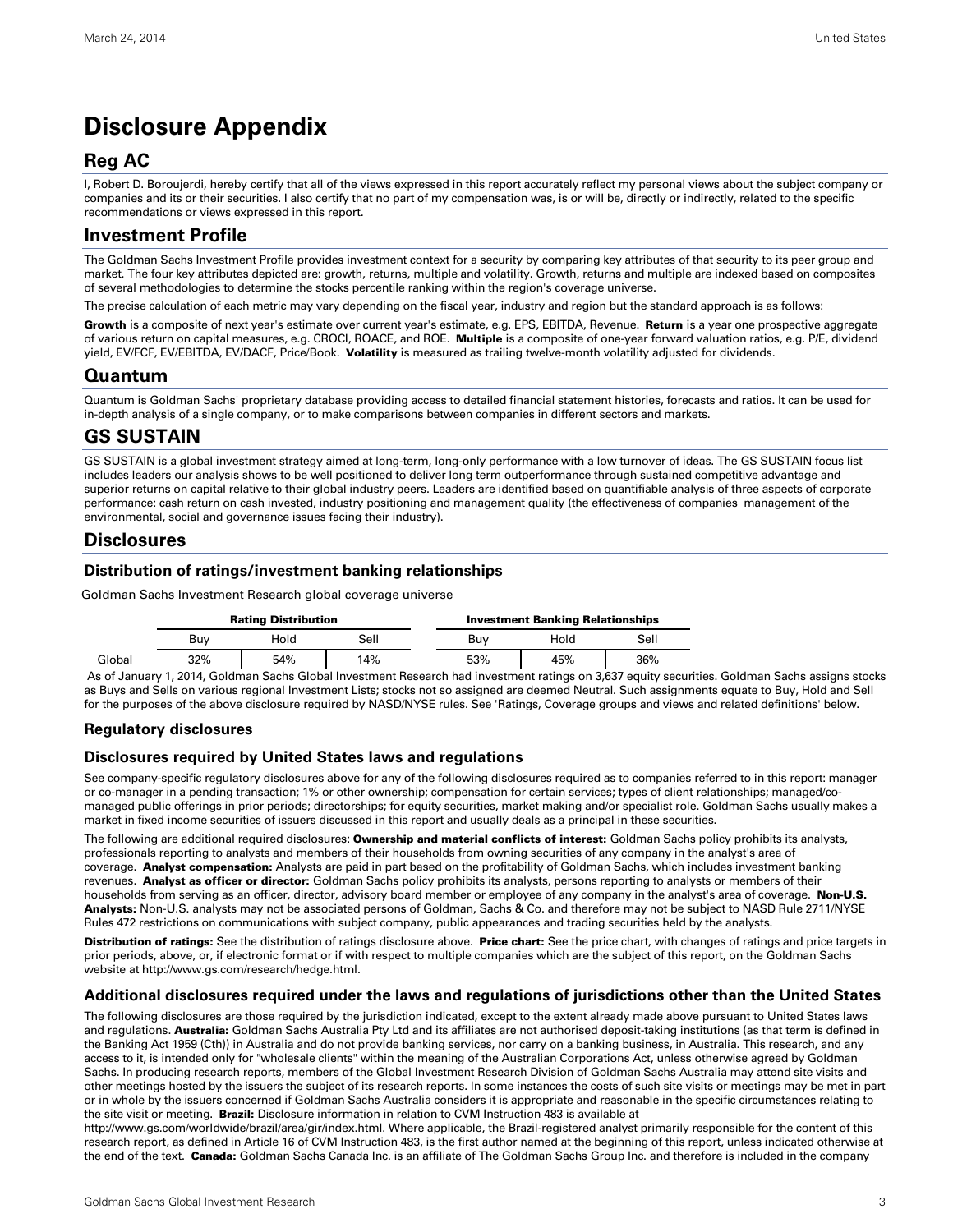specific disclosures relating to Goldman Sachs (as defined above). Goldman Sachs Canada Inc. has approved of, and agreed to take responsibility for, this research report in Canada if and to the extent that Goldman Sachs Canada Inc. disseminates this research report to its clients. Hong Kong: Further information on the securities of covered companies referred to in this research may be obtained on request from Goldman Sachs (Asia) L.L.C. India: Further information on the subject company or companies referred to in this research may be obtained from Goldman Sachs (India) Securities Private Limited. Japan: See below. Korea: Further information on the subject company or companies referred to in this research may be obtained from Goldman Sachs (Asia) L.L.C., Seoul Branch. New Zealand: Goldman Sachs New Zealand Limited and its affiliates are neither "registered banks" nor "deposit takers" (as defined in the Reserve Bank of New Zealand Act 1989) in New Zealand. This research, and any access to it, is intended for "wholesale clients" (as defined in the Financial Advisers Act 2008) unless otherwise agreed by Goldman Sachs. Russia: Research reports distributed in the Russian Federation are not advertising as defined in the Russian legislation, but are information and analysis not having product promotion as their main purpose and do not provide appraisal within the meaning of the Russian legislation on appraisal activity. Singapore: Further information on the covered companies referred to in this research may be obtained from Goldman Sachs (Singapore) Pte. (Company Number: 198602165W). Taiwan: This material is for reference only and must not be reprinted without permission. Investors should carefully consider their own investment risk. Investment results are the responsibility of the individual investor. United Kingdom: Persons who would be categorized as retail clients in the United Kingdom, as such term is defined in the rules of the Financial Conduct Authority, should read this research in conjunction with prior Goldman Sachs research on the covered companies referred to herein and should refer to the risk warnings that have been sent to them by Goldman Sachs International. A copy of these risks warnings, and a glossary of certain financial terms used in this report, are available from Goldman Sachs International on request.

European Union: Disclosure information in relation to Article 4 (1) (d) and Article 6 (2) of the European Commission Directive 2003/126/EC is available at http://www.gs.com/disclosures/europeanpolicy.html which states the European Policy for Managing Conflicts of Interest in Connection with Investment Research.

Japan: Goldman Sachs Japan Co., Ltd. is a Financial Instrument Dealer registered with the Kanto Financial Bureau under registration number Kinsho 69, and a member of Japan Securities Dealers Association, Financial Futures Association of Japan and Type II Financial Instruments Firms Association. Sales and purchase of equities are subject to commission pre-determined with clients plus consumption tax. See company-specific disclosures as to any applicable disclosures required by Japanese stock exchanges, the Japanese Securities Dealers Association or the Japanese Securities Finance Company.

#### **Ratings, coverage groups and views and related definitions**

Buy (B), Neutral (N), Sell (S) -Analysts recommend stocks as Buys or Sells for inclusion on various regional Investment Lists. Being assigned a Buy or Sell on an Investment List is determined by a stock's return potential relative to its coverage group as described below. Any stock not assigned as a Buy or a Sell on an Investment List is deemed Neutral. Each regional Investment Review Committee manages various regional Investment Lists to a global guideline of 25%-35% of stocks as Buy and 10%-15% of stocks as Sell; however, the distribution of Buys and Sells in any particular coverage group may vary as determined by the regional Investment Review Committee. Regional Conviction Buy and Sell lists represent investment recommendations focused on either the size of the potential return or the likelihood of the realization of the return.

Return potential represents the price differential between the current share price and the price target expected during the time horizon associated with the price target. Price targets are required for all covered stocks. The return potential, price target and associated time horizon are stated in each report adding or reiterating an Investment List membership.

Coverage groups and views: A list of all stocks in each coverage group is available by primary analyst, stock and coverage group at http://www.gs.com/research/hedge.html. The analyst assigns one of the following coverage views which represents the analyst's investment outlook on the coverage group relative to the group's historical fundamentals and/or valuation. Attractive (A). The investment outlook over the following 12 months is favorable relative to the coverage group's historical fundamentals and/or valuation. Neutral (N). The investment outlook over the following 12 months is neutral relative to the coverage group's historical fundamentals and/or valuation. Cautious (C). The investment outlook over the following 12 months is unfavorable relative to the coverage group's historical fundamentals and/or valuation.

Not Rated (NR). The investment rating and target price have been removed pursuant to Goldman Sachs policy when Goldman Sachs is acting in an advisory capacity in a merger or strategic transaction involving this company and in certain other circumstances. Rating Suspended (RS). Goldman Sachs Research has suspended the investment rating and price target for this stock, because there is not a sufficient fundamental basis for determining, or there are legal, regulatory or policy constraints around publishing, an investment rating or target. The previous investment rating and price target, if any, are no longer in effect for this stock and should not be relied upon. Coverage Suspended (CS). Goldman Sachs has suspended coverage of this company. Not Covered (NC). Goldman Sachs does not cover this company. Not Available or Not Applicable (NA). The information is not available for display or is not applicable. Not Meaningful (NM). The information is not meaningful and is therefore excluded.

#### **Global product; distributing entities**

The Global Investment Research Division of Goldman Sachs produces and distributes research products for clients of Goldman Sachs on a global basis. Analysts based in Goldman Sachs offices around the world produce equity research on industries and companies, and research on macroeconomics, currencies, commodities and portfolio strategy. This research is disseminated in Australia by Goldman Sachs Australia Pty Ltd (ABN 21 006 797 897); in Brazil by Goldman Sachs do Brasil Corretora de Títulos e Valores Mobiliários S.A.; in Canada by either Goldman Sachs Canada Inc. or Goldman, Sachs & Co.; in Hong Kong by Goldman Sachs (Asia) L.L.C.; in India by Goldman Sachs (India) Securities Private Ltd.; in Japan by Goldman Sachs Japan Co., Ltd.; in the Republic of Korea by Goldman Sachs (Asia) L.L.C., Seoul Branch; in New Zealand by Goldman Sachs New Zealand Limited; in Russia by OOO Goldman Sachs; in Singapore by Goldman Sachs (Singapore) Pte. (Company Number: 198602165W); and in the United States of America by Goldman, Sachs & Co. Goldman Sachs International has approved this research in connection with its distribution in the United Kingdom and European Union.

European Union: Goldman Sachs International authorised by the Prudential Regulation Authority and regulated by the Financial Conduct Authority and the Prudential Regulation Authority, has approved this research in connection with its distribution in the European Union and United Kingdom; Goldman Sachs AG and Goldman Sachs International Zweigniederlassung Frankfurt, regulated by the Bundesanstalt für Finanzdienstleistungsaufsicht, may also distribute research in Germany.

#### **General disclosures**

This research is for our clients only. Other than disclosures relating to Goldman Sachs, this research is based on current public information that we consider reliable, but we do not represent it is accurate or complete, and it should not be relied on as such. We seek to update our research as appropriate, but various regulations may prevent us from doing so. Other than certain industry reports published on a periodic basis, the large majority of reports are published at irregular intervals as appropriate in the analyst's judgment.